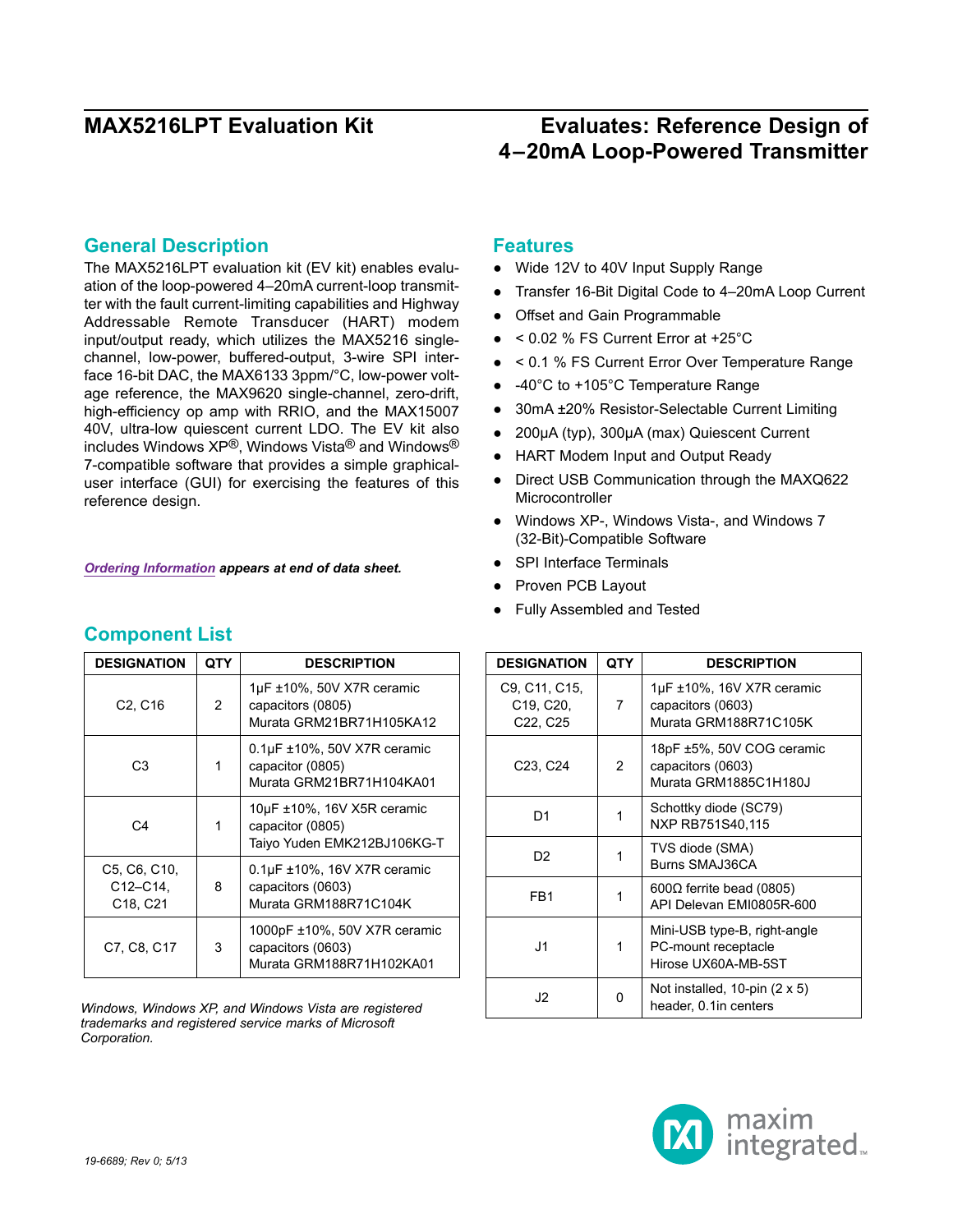| <b>DESIGNATION</b>                | <b>QTY</b>     | <b>DESCRIPTION</b>                                                           |  |
|-----------------------------------|----------------|------------------------------------------------------------------------------|--|
| J3-J7, J9, J11                    | 6              | 2-pin headers, 0.1 in centers<br>Sullins PEC36SAAN                           |  |
| J8                                | 1              | 3-pin header. 0.1in center<br>Sullins PEC36SAAN                              |  |
| J10                               | 1              | 2.54mm, 2-position, side-entry<br>terminal block<br>Phoenix Contact 1725656  |  |
| Q1                                | 1              | N-channel MOSFET (SOT223)<br>Fairchild NDT014L                               |  |
| Q2                                | 1              | Bipolar npn transistor (SOT23)<br>NXP MMBT3904,215                           |  |
| R1                                | 1              | $287k\Omega \pm 0.1\%$ , 1/10W resistor<br>(0603)<br>Panasonic ERA-3AEB2873V |  |
| R <sub>2</sub>                    | 1              | 24.9k $\Omega$ ±0.1%, 1/10W resistor<br>(0603)<br>Susumu RG1608P-2492-B      |  |
| R3                                | 1              | $2M\Omega \pm 1\%$ , 1/10W resistor (0603)<br>ROYALOHM TC0650F2004T4E        |  |
| R4. R8                            | $\overline{2}$ | $301\Omega \pm 1\%$ , 1/10W resistors<br>(0603)<br>Panasonic ERJ-3EKF3010V   |  |
| R5, R12, R18                      | 3              | 1kΩ ±1%, 1/10W resistors (0603)<br>Panasonic ERJ-3EKF1001V                   |  |
| R6, R15-R17                       | 4              | 24.3Ω ±1%, 1/10W resistors<br>(0603)<br>Panasonic ERJ-3EKF24R3V              |  |
| R7                                | 1              | 100Ω ±0.1%, 1/10W resistor<br>(0603)<br>Panasonic ERA-3AEB101V               |  |
| R9, R10                           | 2              | 10k $\Omega$ ±1%, 1/10W resistors<br>(0603)<br>Panasonic ERJ-3EKF1002V       |  |
| R <sub>11</sub> , R <sub>13</sub> | $\overline{2}$ | 49.9kΩ ±1%, 1/10W resistor<br>(0603)<br>Panasonic ERJ-3EKF4992V              |  |

## **Component List (continued)**

| <b>DESIGNATION</b>   | <b>QTY</b> | <b>DESCRIPTION</b>                                                                 |
|----------------------|------------|------------------------------------------------------------------------------------|
| R14, R19,<br>R22-R24 | 5          | 100 $\Omega$ ±1%, 1/10W resistors<br>(0603)<br>Panasonic ERJ-3EKF101V              |
| R <sub>20</sub>      | 1          | $3.3k\Omega \pm 1\%$ , 1/10W resistor<br>(0603)<br>Panasonic ERJ-3EKF3301V         |
| <b>RS</b>            | 1          | $10\Omega \pm 0.1\%$ , 1/10W resistor<br>(0603)<br>Bourns CRT0603BY10R0ELF         |
| TP <sub>1</sub>      | 1          | Red PC test point, compact<br>0.06in<br>Kobiconn 151-107-RC                        |
| TP <sub>2</sub>      | 1          | Black PC test point, compact<br>0.06in<br>Kobiconn 151-103-RC                      |
| TP3-TP13             | 11         | Turret terminal pins<br>Mill-Max 2108-2-00-44-00-00-07-0                           |
| U1                   | 1          | 16-bit VOUT DAC (8 µMAX <sup>®</sup> )<br>Maxim MAX5216GUA+                        |
| U2                   | 1          | Single zero-drift RRIO op amp<br>(5 SC70)<br>Maxim MAX9620AXK+                     |
| U3                   | 1          | 2.5V, 3ppm/°C, low-power voltage<br>reference (8 µMAX)<br>Maxim MAX6133A25+        |
| U4                   | 1          | 3.3V, ultra-low quiescent current,<br>LDO (6 TDFN)<br>Maxim MAX15007AATT+          |
| U5                   | 1          | 16-bit microcontroller with USB<br>2.0 interface (64 LQFP)<br>Maxim MAXQ622G-0000+ |
| Y1                   | 1          | 12MHz crystal oscillator<br>(HC49US)<br>Citizen HCM49-12.000MABJ-UT                |
|                      | 1          | PCB: MAX5216LPT Rev. A                                                             |

*µMAX is a registered trademark of Maxim Integrated Products, Inc.*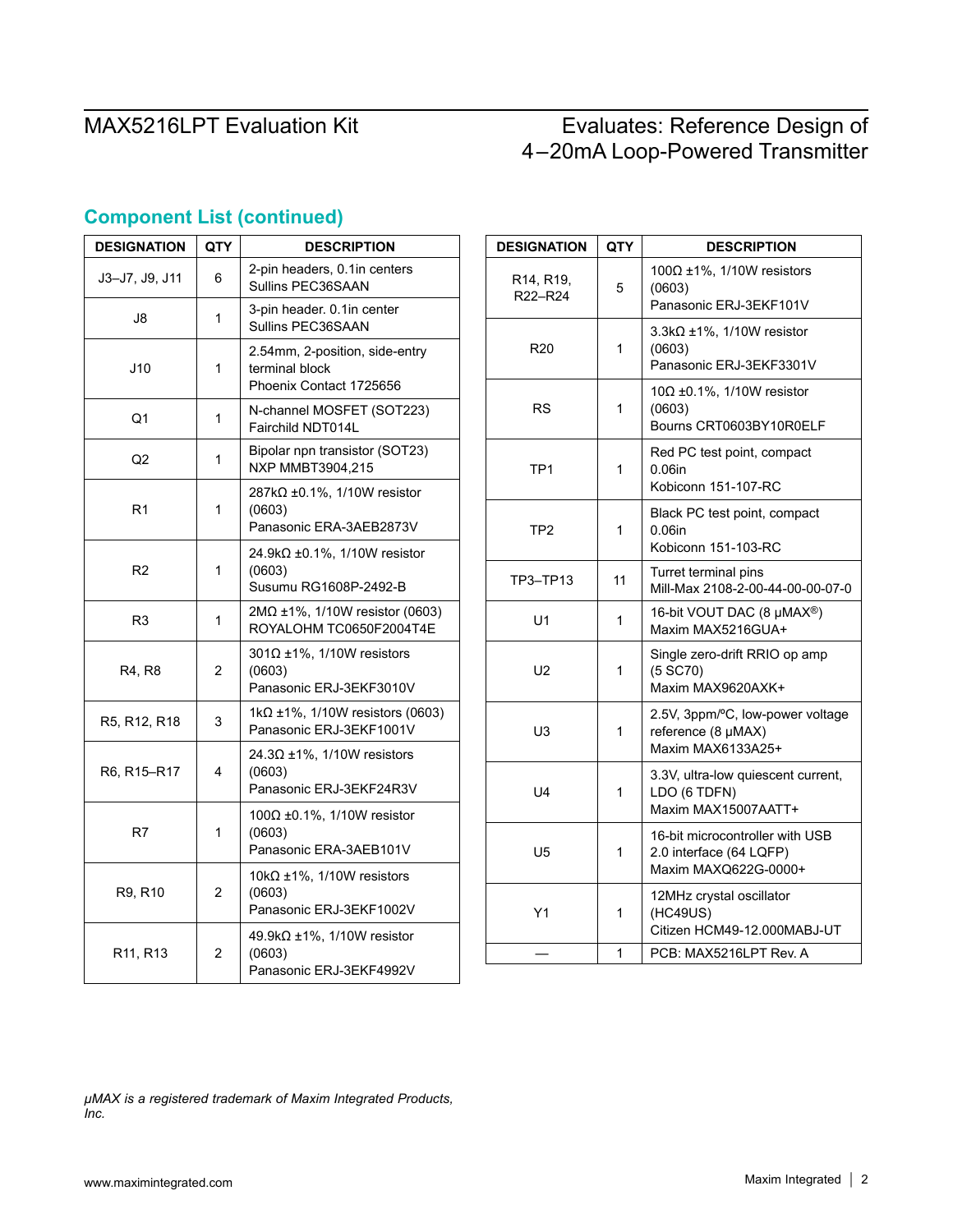### **Component Suppliers**

| <b>SUPPLIER</b>                        | <b>PHONE</b>   | <b>WEBSITE</b>              |
|----------------------------------------|----------------|-----------------------------|
| <b>API Delevan</b>                     | 408-865-0344   | www.delevan.com             |
| Bourns, Inc.                           | 408-496-0706   | www.bourns.com              |
| Citizen America Corp.                  | 310-781-1460   | www.citizencrystal.com      |
| Fairchild Semiconductor                | 888-522-5372   | www.fairchild.com           |
| Hirose Electric Co., Ltd.              | 81-3-3491-9741 | www.hirose.com              |
| Kobiconn                               | 800-346-6873   | www.mouser.com/kobiconn     |
| Murata Electronics North America, Inc. | 770-436-1300   | www.murata-northamerica.com |
| <b>NXP Semiconductors</b>              | 408-474-8142   | www.nxp.com                 |
| Panasonic Corp.                        | 800-344-2112   | www.panasonic.com           |
| Sullins Electronics Corp.              | 760-744-0125   | www.sullinselectronics.com  |
| Susumu International USA               | 208-328-0307   | www.susumu-usa.com          |

*Note: Indicate that you are using the MAX5216LPT when contacting these component suppliers.*

### **Quick Start**

### **Required Equipment**

- ● MAX5216LPT EV kit
- The EV kit board is a plug-n-play device that connects to the PC through a USB-A to Mini-B cable.
- The EV kit is preloaded with the default firmware that communicates with the MAX5216LPT evaluation software. Software can be installed and run on Windows XP, Windows Vista, and Windows 7-based systems.

**Note:** In the following sections, software-related items are identified by bolding. Text in **bold** refers to items directly from the EV kit software. Text in **bold and underlined** refers to items from the Windows operating system.

### **Procedure**

The EV kit is fully assembled and tested. Follow the steps below to verify board operation:

- 1) Visit **[www.maximintegrated.com/design/tools/](http://www.maximintegrated.com/design/tools/applications/evkit-software/) [applications/evkit-software/](http://www.maximintegrated.com/design/tools/applications/evkit-software/)** to download the latest version of the EV kit software, MAX5216LPTGUIVxx. ZIP. Unzip the file and run the setup.exe. Follow the instructions to install the evaluation software on your PC. The program files are copied and icons are created in the Windows **Start | Programs** menu.
- 2) Connect the MAX5216LPT to the PC though a USB cable. No additional driver is needed; Windows recognizes the new device as a human interface device (HID) and automatically finds and installs the appropriate driver for it. For more information, check the device properties in:

| General Driver Details<br><b>USB Input Device</b> |  |
|---------------------------------------------------|--|
| Property                                          |  |
| Hardware Ids                                      |  |
| Value                                             |  |
| USB\VID_0B6A&PID_1234&REV_0100                    |  |
|                                                   |  |
|                                                   |  |

*Figure 1. USB Input Device Properties*

Device Manager\Human Interface Control\USB Input Device\Properties - > USB\VID\_0B6A&PID\_1234. See Figure 1.

3) Run the MAX5216LPT.exe program. The application's GUI appears, as shown in Figure 2.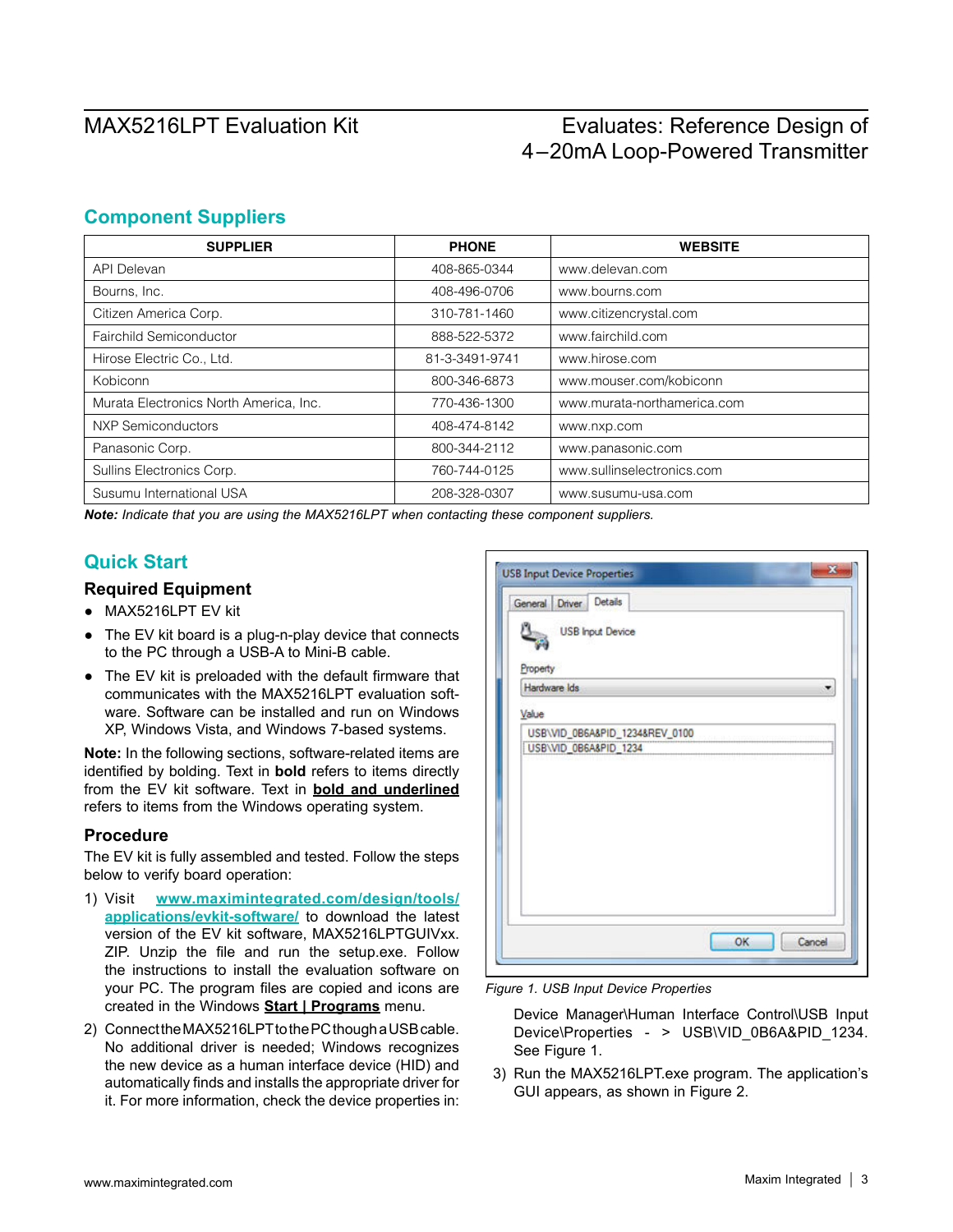

*Figure 2. MAX5216LPT GUI*

### **Detailed Description of Software**

The MAX5216LPT EV kit GUI (Figure 2) is active by default. The application checks all the boards with the USB VID/PID 0x0B6A/0x1234 that connected to the PC and indicates them on the right side of the GUI. Up to 16 boards can be connected to the system. Each board has its own unique board index. Select the appropriate board index from the **Board index** spin box (Figure 3).

The EV kit board has to be calibrated first for proper operation. Connect an external 12V to 40V power supply between the LOOP+ (TP1) and LOOP- (TP2) test points or to the J10 connector (see the Figure 13a schematic). It is strongly recommended to use an isolated power supply. Connect a precision digital voltmeter (DVM) across the precision load. The on-board 100Ω 0.1% R7 resistor can be used as precision load for quick calibration. In this case, remove the J9 shunt and place the DVM across the J9 header. With the 100Ω load, the DVM should display less than 0.350V. This means that the board consumes less than 3.5mA current. Move the track-bar slider to the right until the DVM displays approximately 0.4V. Use the up/down arrow buttons next to **Code** control spin box to fine tune to an exact 400mV drop across the R7 sense resistor. Type that code into the **Calibration Code** group box in the field labeled **4mA Code**.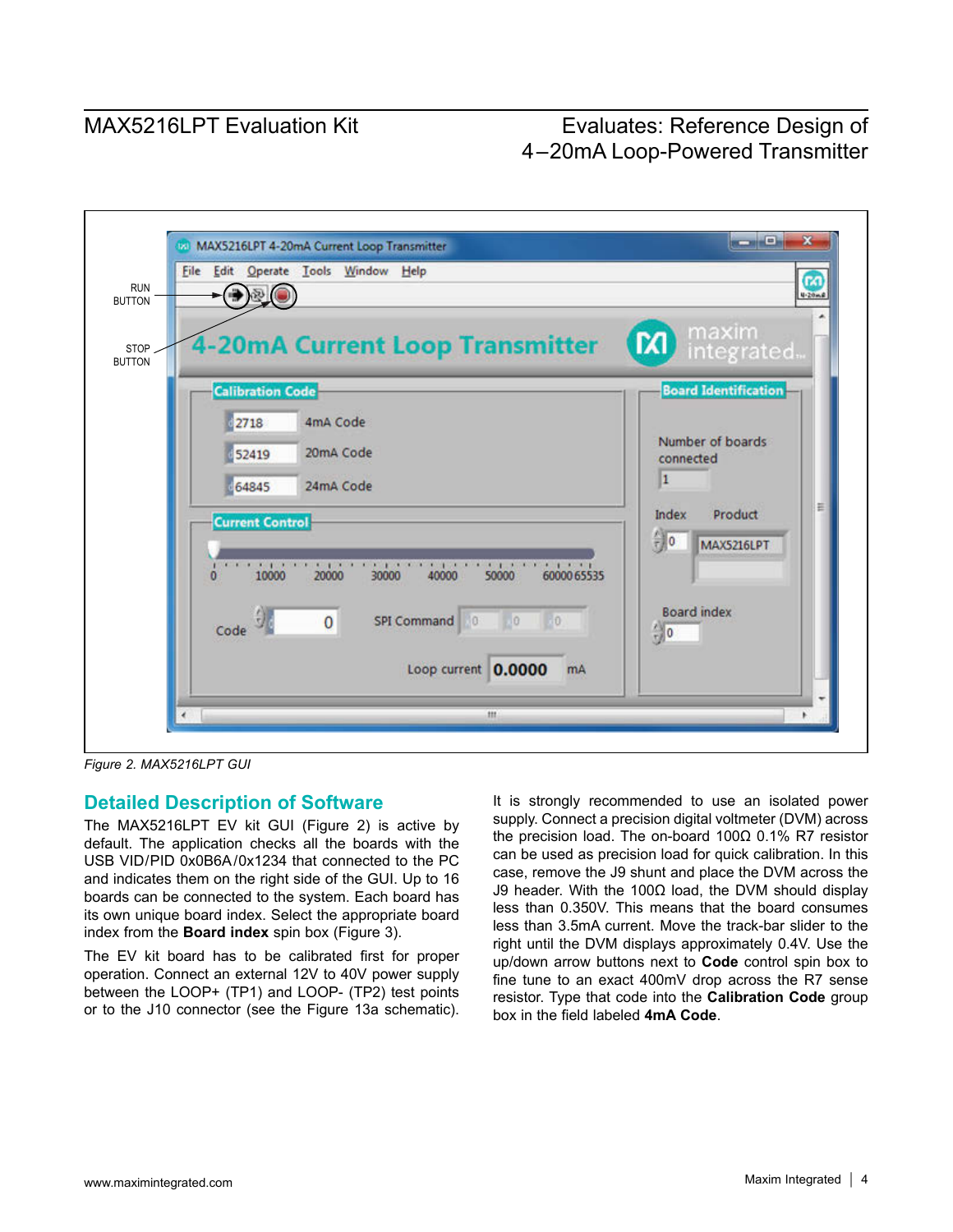| $\rightarrow$           | File Edit Operate Tools Window Help                                                                                                   | Œ<br>$4 - 20mR$             |
|-------------------------|---------------------------------------------------------------------------------------------------------------------------------------|-----------------------------|
|                         | <b>4-20mA Current Loop Transmitter</b>                                                                                                | maxim<br>integrated<br>(x)  |
| <b>Calibration Code</b> |                                                                                                                                       | <b>Board Identification</b> |
| 2718                    | 4mA Code                                                                                                                              | Number of boards            |
| 52419                   | 20mA Code                                                                                                                             | connected                   |
| 64845                   | 24mA Code                                                                                                                             | $\vert$ 1                   |
| <b>Current Control</b>  |                                                                                                                                       | Index Product               |
|                         |                                                                                                                                       | 10<br><b>MAX5216LPT</b>     |
| 10000<br>o              | process and process are process and process and process and process process to the<br>20000<br>40000<br>60000 65535<br>30000<br>50000 | <b>MATCH</b>                |
| Code                    | $\overline{0}$<br>SPI Command 0<br>Jo<br>Ð                                                                                            | <b>Board index</b><br>n     |
|                         | Loop current 0.0000<br>mA                                                                                                             |                             |

*Figure 3. Select the Board Index in the System with the Multiple Boards*

Continue the same procedure to find the calibration code for 20mA loop current. The DVM indicates 2.000V across R7 when loop current reaches 20mA. Type in the 20mA code into the **Calibration Code** group box in the field labeled **20mA Code**. The loop current can also be set by typing in a decimal, hexadecimal, or an octal or a binary value in the **Code Control** spin box (Figure 4). The board accepts codes from 0 to 65535 (216-1) decimal or from 0 to FFFF hex. The notation is displayed on the left side of the box.

Now when the track-bar slider position is changed, the correct current is indicated in the **Loop current** box of the GUI. The calibration code for 4mA and 20mA loop current can be written on the board itself to avoid calibration procedures in the future, as shown in Figure 5. The same procedure can be continued to find the appropriate code for 24mA loop current, if applicable.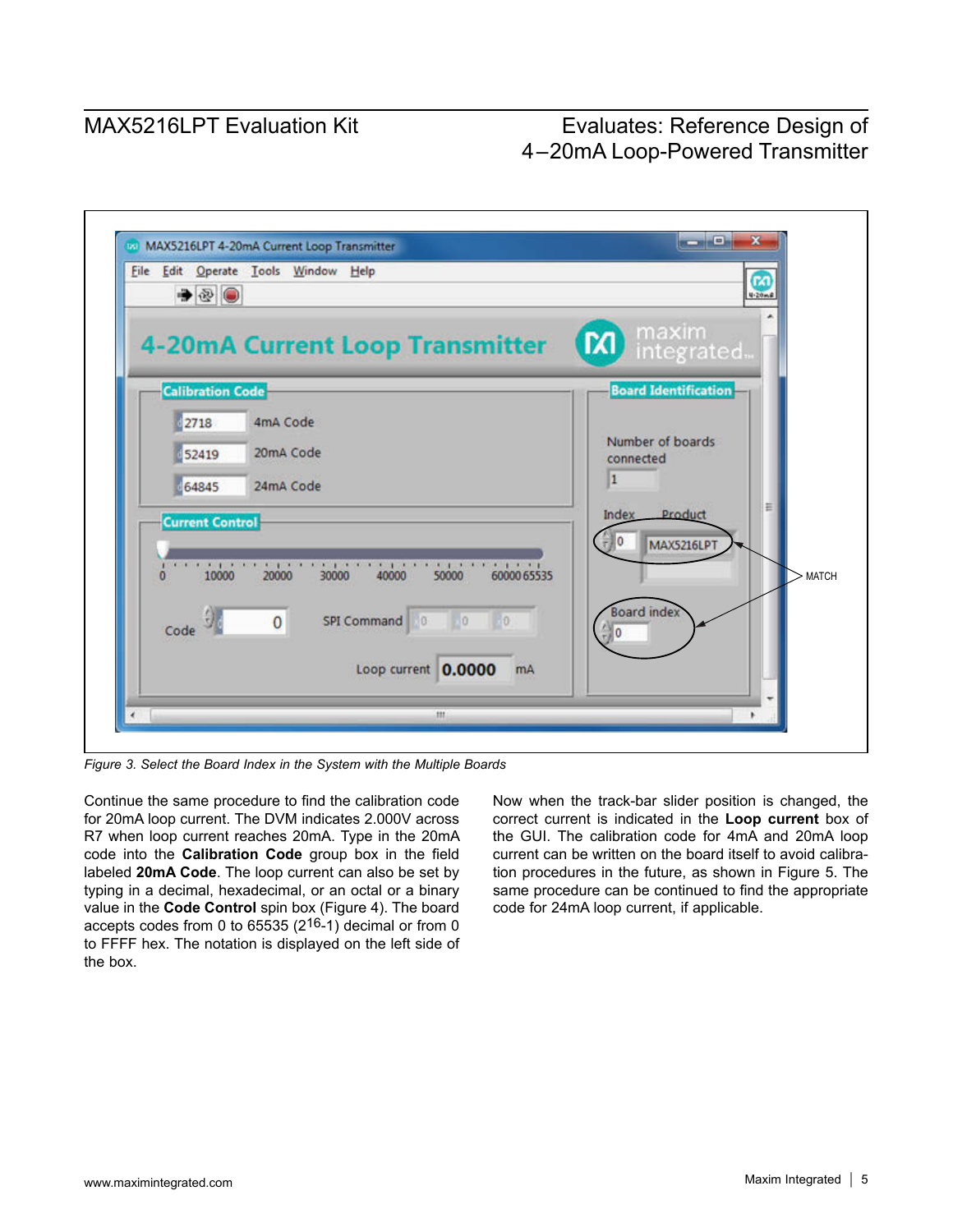

*Figure 4. Notation Selection Dialog Box*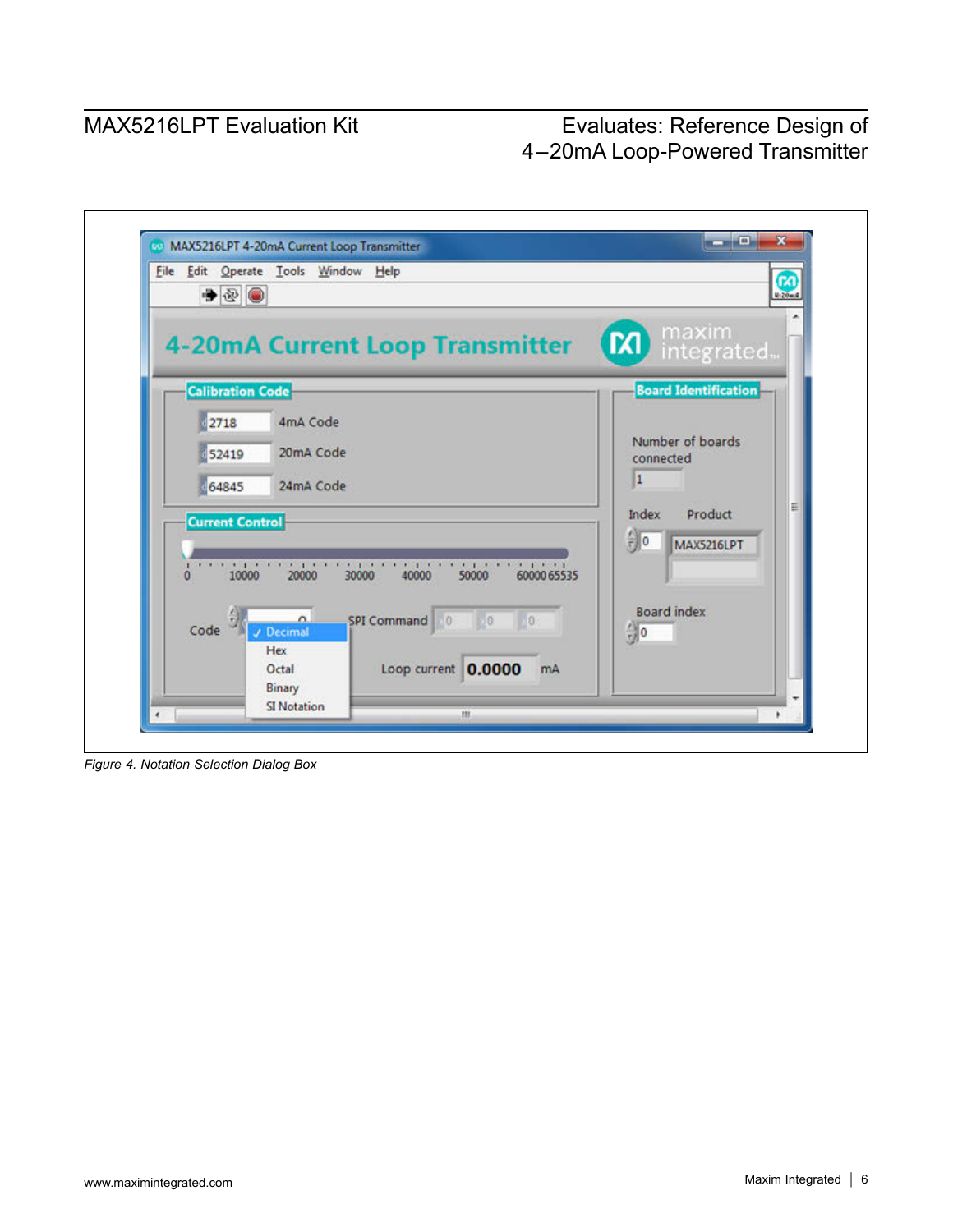

*Figure 5. MAX5216LPT Board*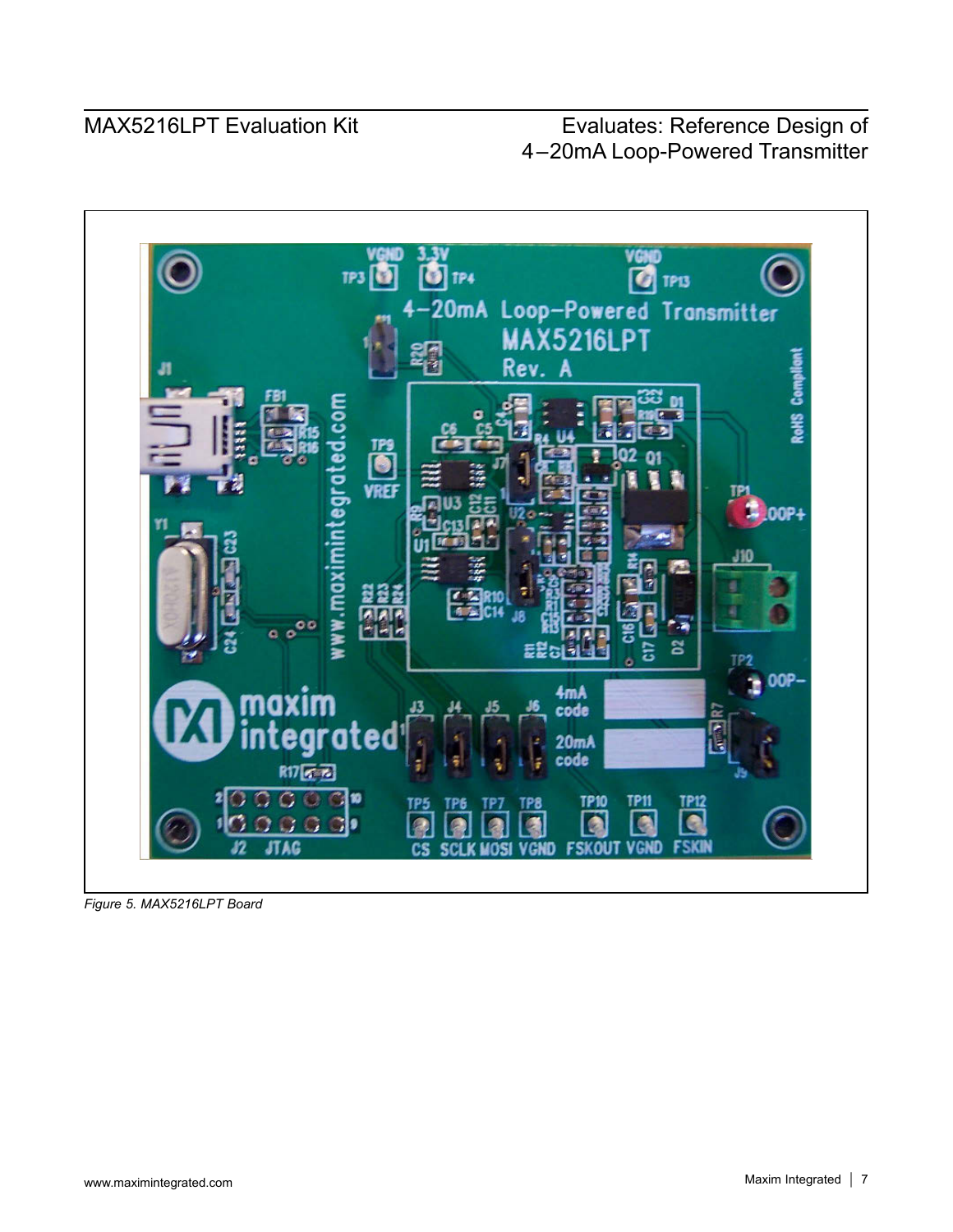### **Detailed Description of Hardware**

The MAX5216LPT EV kit board is loaded with the MAX5216, Maxim's best-in-class lowest power 16-bit DAC (U1), the MAX6133A25 voltage reference (U3), the MAX9620 zero-drift, RRIO high-precision op amp (U2), and the MAX15007 40V low-quiescent current LDO (U4). See the block diagram in Figure 6 and the schematics in Figures 13a and 13b. The on-board MAX6133A25 (U3) provides low temperature drift of 3ppm/°C, low quiescent current, and 2.500V precise voltage reference for the DAC. The MAX5216 (U1) receives a command from the 16-bit MAXQ622 microcontroller (U5) through a 3-wire high-speed SPI bus, which emulates the smart sensor; then its output is divided and converted into the loop current by the MAX9620 (U2) op amp, Q1 power MOSFET, and 10Ω  $±0.1\%$  sense resistor (R<sub>SENSE</sub>). The U1–U3 devices are powered by the MAX15007, a 3.3V low-noise LDO voltage regulator (U4), which gets power from an external power supply. There is a current-limiting circuitry made on the Q2 BJT transistor and sense resistor R6. This circuitry limits the loop current to approximately 30mA, which prevents runaway conditions and damaging an ADC on the programmable logic controller (PLC) side. The Schottky diode (D1) and transient voltage suppressor (D2) are safety devices that protect the transmitter from reverse current flow and overvoltage surge conditions.

The U1 device can run at 50MHz clock frequency, but the SPI bus speed is limited to 6MHz on this board by the U5 microcontroller. The evaluation software allows setting the loop current through the full-speed USB 2.0 bus and the U5 microcontroller. The microcontroller is preloaded with the firmware that communicates with the GUI.



*Figure 6. MAX5216LPT EV Kit Block Diagram*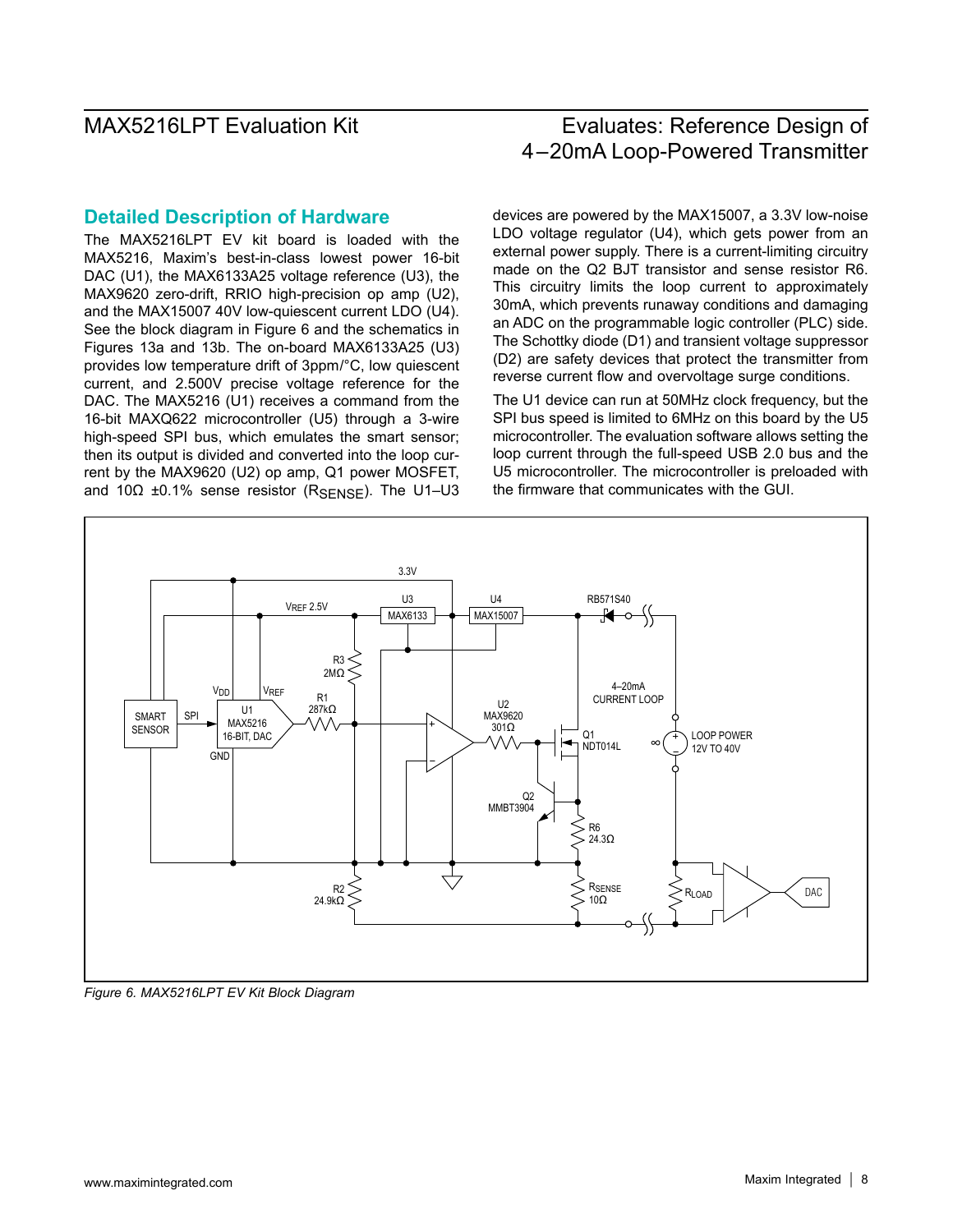### **Principles of Operation and Key Design Parameters**

The block diagram shown in Figure 6 allows for the designing of a high-performance, low-power, low component count 4–20mA current-loop transmitter that gives the best result for the price vs. performance solution.

The low-power, high-performance components need to be selected to meet the 0.1% current-error requirements of the 4–20mA current loop. The maximum current consumption of the selected components is less than 300µA over -40ºC to +105ºC temperature range. In addition to low power, the 25µV (max) zero-drift input offset voltage over time and temperature of the MAX9620 makes this op amp ideal for the accuracy and stability of this circuitry. The U2 op amp is tracking the voltage drop across the R2 and R<sub>SENSE</sub> resistors and maintains 0V at both its input nodes.

The following equations are used for this circuitry:

$$
I_{OUT} = I(R2) \times \frac{R2}{R_{SENSE}} \quad \text{EQ1}
$$

$$
I(R2) = I(R1) + I(R3) \quad \text{EQ2}
$$

where:

 $I<sub>OUT</sub>$  is the loop current,

I(R2) is the current flowing through the R2 resistor,

I(R1) is the current flowing through the R1 resistor, and

I(R3) is the current flowing through the R3 resistor.

In EQ2, we assume that the input current to  $IN<sup>+</sup>$  and to IN- of U2 is 0.

According to EQ1 and EQ2, the initial loop current of 4mA is set by the  $I(R3)$  current, while  $I(R1)$  is 0.

Thus:

$$
I_{OUT_{INIT}} = I(R3) \times \frac{R2}{R_{SENSE}} \quad EQ3
$$

Current through the R3 resistor is equal to the U3 output divided by R3, and equation EQ3 can be overwritten as follows:

$$
I_{\text{OUT}} = \frac{V_{\text{REF}}}{R3} \times \frac{R2}{R_{\text{SENSE}}} \quad \text{EQ4}
$$

### MAX5216LPT Evaluation Kit Evaluates: Reference Design of 4–20mA Loop-Powered Transmitter

According to Namur NE43 recommendations for failure information transmitted over 4–20mA current loop, the signal range for measurement information is from 3.8mA to 20.5mA, allowing for a small amount of linear overrange process readings. The actual supported range of this board is from 3.2mA to 24.6mA. Solving the EQ4 for R3 having:

R3 = V<sub>REF</sub> × 
$$
\frac{R2}{R_{SENSE} × l_{OUT_{INIT}}} = 2.5
$$
  
×  $\frac{24.9 × 10^3}{10 × 3.2 × 10^{-3}} = 1.945 × 10^{6(Ω)}$  EQ5

Since the cost to maintain the exact 1.945MΩ resistor is too high and is not well suited for the automated production and easy field calibration, it is recommended to use a regular 1% tolerance resistor and regain the accuracy by calibrating out the 4mA offset current and the 20mA fullscale current by the U1 DAC. In this case, some digital codes are used for calibration purposes to maintain the required accuracy.

The  $I(R1) = V<sub>DAC</sub>/R1$ , where  $V<sub>DAC</sub>$  is the U1 DAC output voltage, and can be overwritten as:

$$
I(R1) = \frac{V_{REF} \times CODE}{65535 \times R1} \quad EQ6
$$

And:

$$
I(R3) = \frac{V_{REF}}{R3}
$$
EQ7

Finally, the EQ1 can be overwritten as:

$$
I_{\text{OUT}} = V_{\text{REF}} \times \left[ \frac{\text{CODE}}{65535 \times \text{R1}} + \frac{1}{\text{R3}} \right] \times \frac{\text{R2}}{\text{R} \text{SENSE}} \quad \text{EQ8}
$$

The error analysis of passive components and  $V_{REF}$  of the 4–20mA current-loop transmitter based on EQ8 can be seen in Table 1.

**Note:** The 4–20mA Transmitter Design Calculator/Error Analyzer spreadsheet is available at **[www.maximinte](www.maximintegrated.com/design/tools/calculators/product-design)[grated.com/design/tools/calculators/product-design](www.maximintegrated.com/design/tools/calculators/product-design)** page. It is recommended to use the What-If Analysis/ Goal-Seek feature from the Data tab to find the appropriate code for 4mA, 20mA, and 24mA  $I<sub>OUT</sub>$ .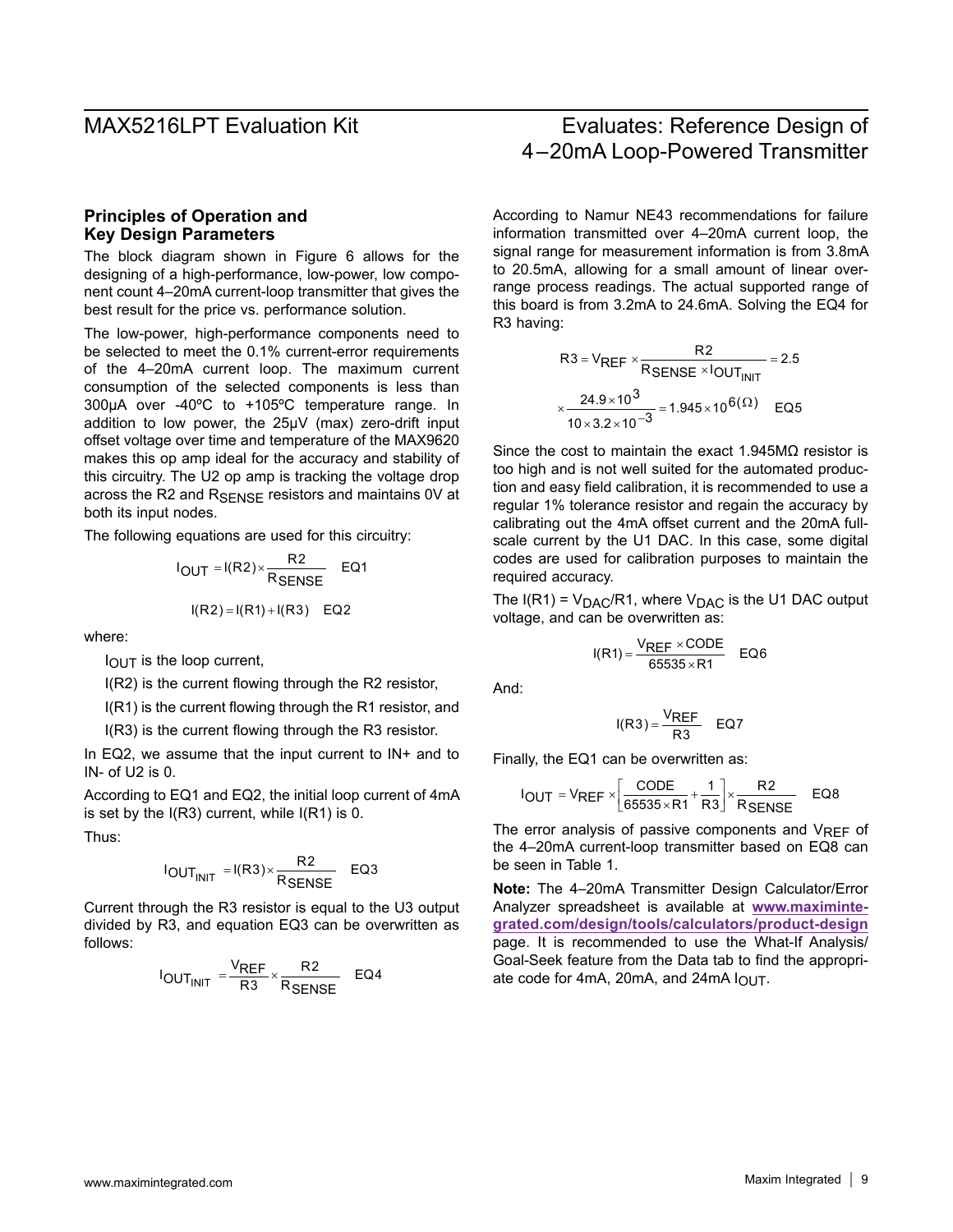| <b>COMPONENT</b>       | <b>TOL (±%)</b> | <b>MINIMUM</b> | <b>NOMINAL</b> | <b>MAXIMUM</b> | <b>UNITS</b>   |
|------------------------|-----------------|----------------|----------------|----------------|----------------|
| <b>V<sub>REF</sub></b> | 0.04            | 2.4990         | 2.5000         | 2.5010         | V              |
| R1                     | 0.1             | 286.71         | 287            | 287.29         | k $\Omega$     |
| R2                     | 0.1             | 24.88          | 24.9           | 24.92          | kΩ             |
| R <sub>3</sub>         | 1               | 1980.00        | 2000           | 2020.00        | $k\Omega$      |
| RSENSE                 | 0.1             | 0.00999        | 0.0100         | 0.01001        | $k\Omega$      |
|                        |                 | <b>MINIMUM</b> | <b>NOMINAL</b> | <b>MAXIMUM</b> | <b>UNITS</b>   |
| Zero-scale DAC code    |                 | 0              | 0              | 0              | Decimal        |
| Zero-scale lOUT        |                 | 3.07430        | 3.11250        | 3.15149        | mA             |
| 4mA DAC code           |                 | 2806           | 2682           | 2555           | Decimal        |
| 4mA lOUT               |                 | 3.99984        | 4.00015        | 3.99999        | mA             |
| Full-scale DAC code    |                 | 65535          | 65535          | 65535          | Decimal        |
| Full-scale lOUT        |                 | 24.69058       | 24.8024        | 24.91527       | mA             |
| 20mA DAC code          |                 | 51314          | 51025          | 50734          | Decimal        |
| 20mA lOUT              |                 | 19.99988       | 20.00007       | 19.99995       | m <sub>A</sub> |
| 4mA error              |                 | $-0.00410$     | 0.00381        | $-0.00016$     | %FS            |
| 20mA error             |                 | $-0.00061$     | 0.00035        | $-0.00026$     | %FS            |
| 24mA IOUT DAC code     |                 | 63441          | 63111          | 62779          | Decimal        |
| 24mA lOUT              |                 | 23.99989       | 24.00013       | 24.00002       | mA             |

### **Table 1. 4–20mA Current-Loop Transmitter Error Analysis**

*Note: Shaded cells indicate TBD.*

In this case, having the standard 1% tolerance 2MΩ R3 resistor, and setting the U1 to 2682 decimal code, the initial loop current of 4.00015mA is maintained.

Note that the total calculated error is much less than the tolerance of the individual components due to it being calibrated out by the high-resolution U1 DAC. The effective number of bits (ENB) for a 4–20mA current-loop transmitter can be calculated as:

 $ENB = \frac{LOG(20mA \, DAC \,CODE - 4mA \, DAC \,CODE)}{1.00(0)}$  $LOG(2)$ 

and based on the data from Table 1, the ENB = 15.56 bits.

There are other sources of error that need to be addressed, such as  $\pm 25\mu$ V of V<sub>OS</sub> of the U2 op amp and the temperature coefficients of each component. The typical characterization data of the MAX5216LPT 4–20mA current-loop transmitter is presented in Figures 7–12. The loop current is measured by an Agilent-HP3458A DVM as voltage drop across the loop load/sense resistor of 249Ω.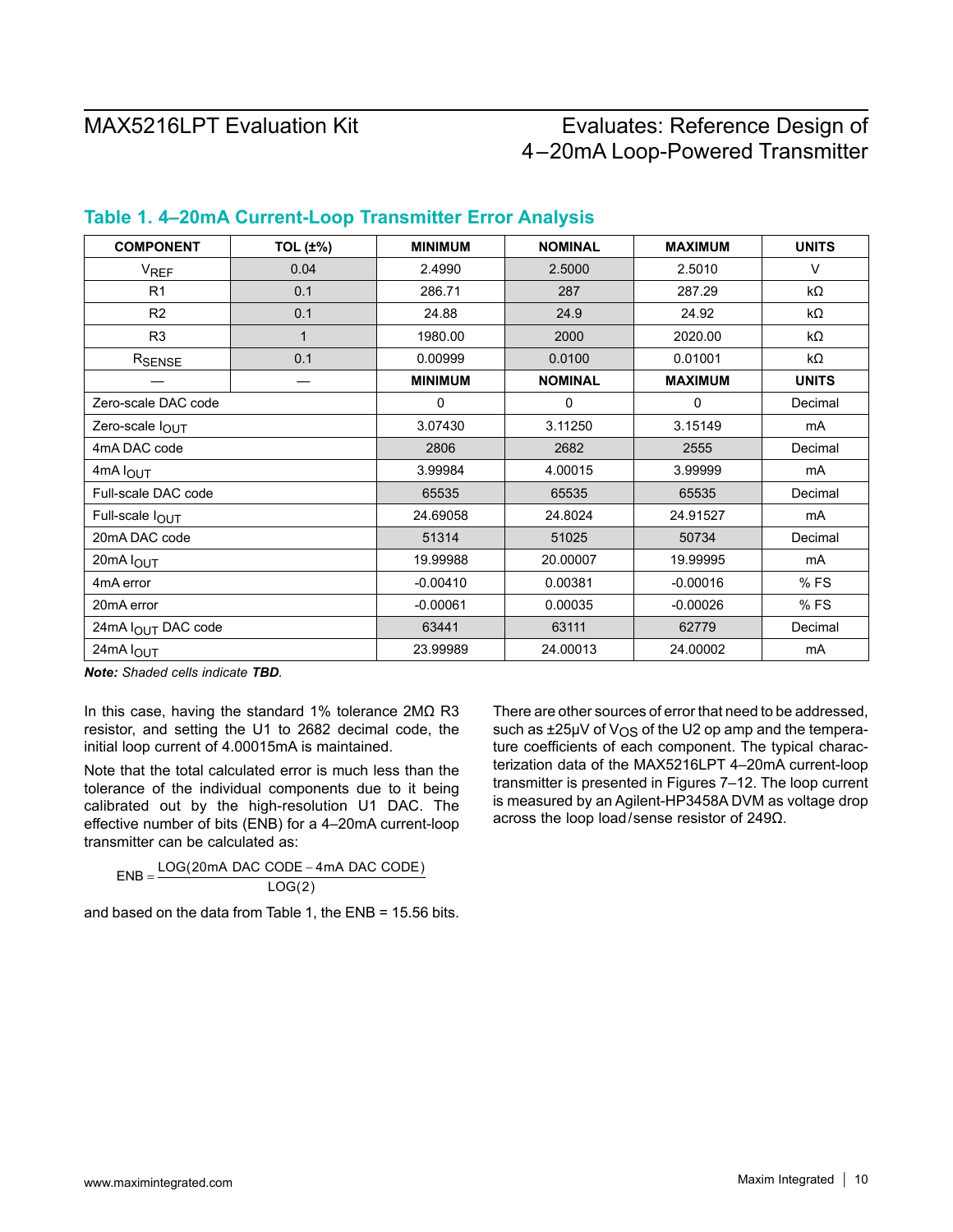

*Figure 7. Transmitter Error at +25*º*C*



*Figure 8. Transmitter Error Change vs. Temperature with 24V Loop Supply*



*Figure 9. Transmitter Error Change vs. Temperature with 12V Loop Supply*



*Figure 10. Transmitter Error Change vs. Temperature with 36V Loop Supply*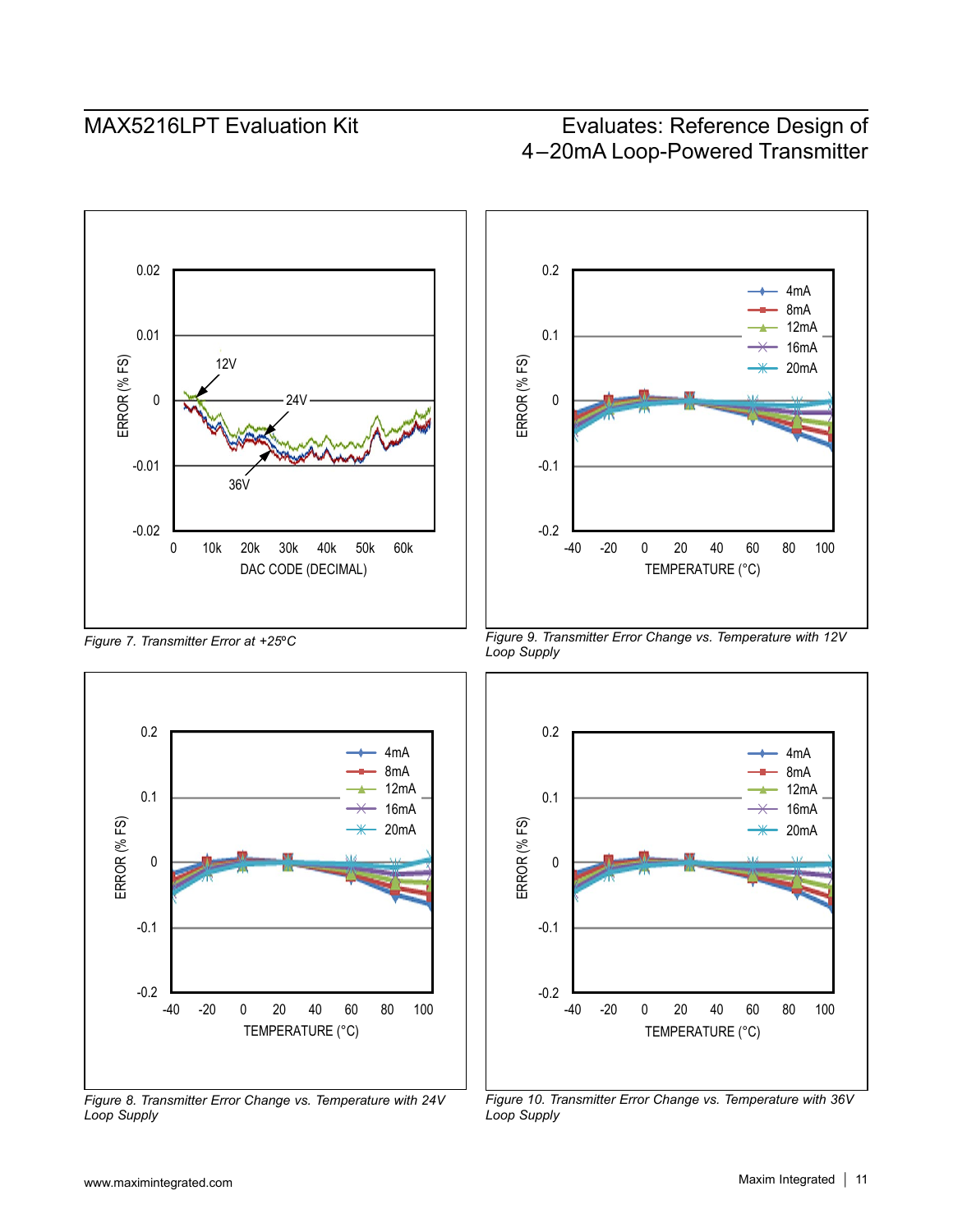

*Figure 11. Current Limit vs. Loop Voltage Supply Figure 12. Current Limit vs. Temperature*

### **MAX5216LPT Extended Features**

- 1) The board quiescent current is about 200uA (typ). which allows consuming up to 3.4mA by smart sensor. This current can be measured by a DVM connected across R7 while the J7 shunt is removed and U1 code is 0. Removing the J7 shunt eliminates 4mA offset current.
- 2) The 4mA offset current is independent from the actual current consumption by the smart sensor. An additional 1mA can be added by placing the J11 shunt, but the 4mA offset current (400mV across R7) does not change.
- 3) The current-limiting condition can be forced by placing the J8 shunt from the default position of 1-2 to position 2-3.
- 4) The board can be evaluated over the full SPI bus speed range with an external SPI host controller. To do so, the following board modifications must be made:
	- Remove the J3-J5 shunts (see Figure 10 for component placement).
	- Connect the SPI lines, CS, SCLK, MOSI, and VGND from TP5–TP8 to the external host controller. Ensure that the input voltage  $(V<sub>1H</sub>)$  is within the spec limit and matches 3.3V level. Note that digital isolation might be necessary for proper operation.
	- Send a command to the DAC.

## MAX5216LPT Evaluation Kit Evaluates: Reference Design of 4–20mA Loop-Powered Transmitter



5) The board is ready for HART interface to exchange data over 4–20mA current loop using the DS8500-KIT HART modem. Simply connect the FSKOUT pin (P2.3) of the modem to TP10, modem's GND (P2.5) to TP11, and FSKIN pin (P2.2) to TP12. Connect the P2.1 pin (V33) of the DS8500 EV kit board to TP4 (3.3V). Use the digital interface to send and receive the data. Refer to the DS8500 IC data sheet and the DS8500-EV kit data sheet for more info.

The microcontroller on the EV kit board can also be programmed with custom firmware through the J2 JTAG connector (see Table 2).

| <b>PIN</b> | <b>LABEL</b> | <b>FUNCTION</b>                 |
|------------|--------------|---------------------------------|
| 1          | <b>TCK</b>   | <b>Test clock</b>               |
| 2          | <b>GND</b>   | Digital ground                  |
| 3          | TDO          | Test data output                |
| 4          | N.C.         | No connect                      |
| 5          | <b>TMS</b>   | Test mode select                |
| 6          | <b>RST</b>   | Reset                           |
| 7          | N.C.         | No connection                   |
| 8          | $+5V$        | +5V from the JTAG debug adapter |
| 9          | TDI          | Test data input                 |
| 10         | <b>GND</b>   | Digital ground                  |

### **Table 2. JTAG Connector Description (J2)**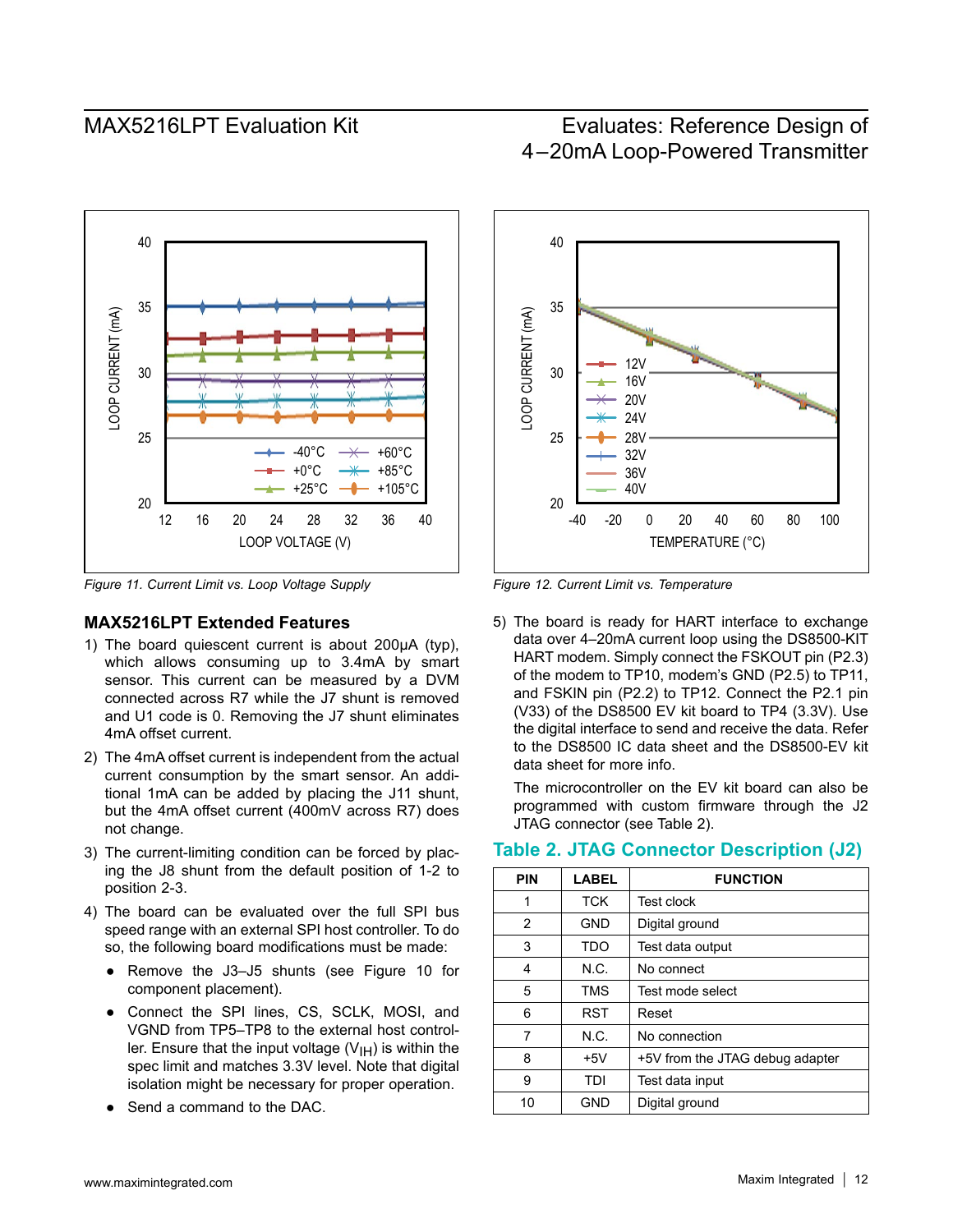

*Figure 13a. MAX5216LPT EV Kit Schematic (Sheet 1 of 2)*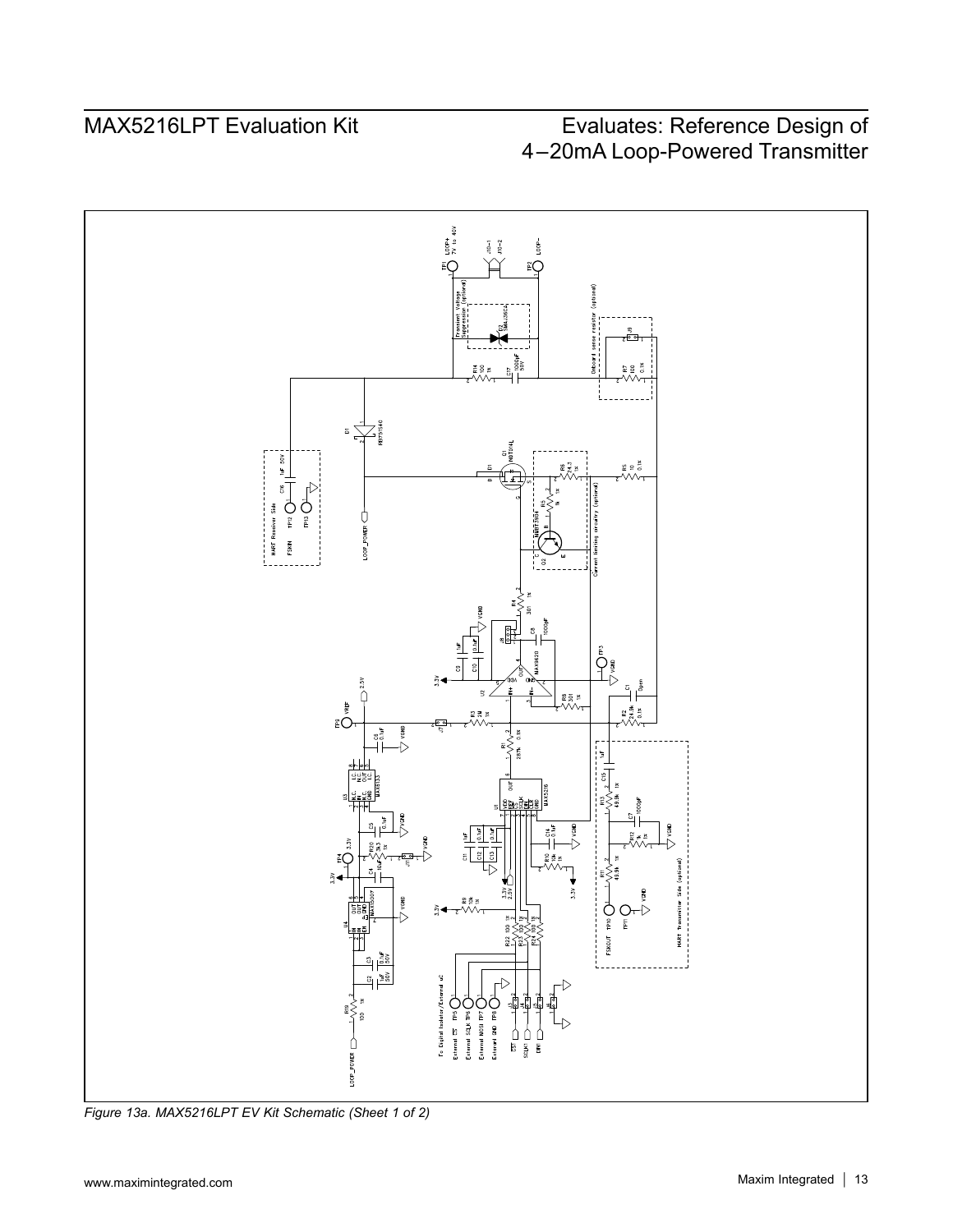

*Figure 13b. MAX5216LPT EV Kit Schematic (Sheet 2 of 2)*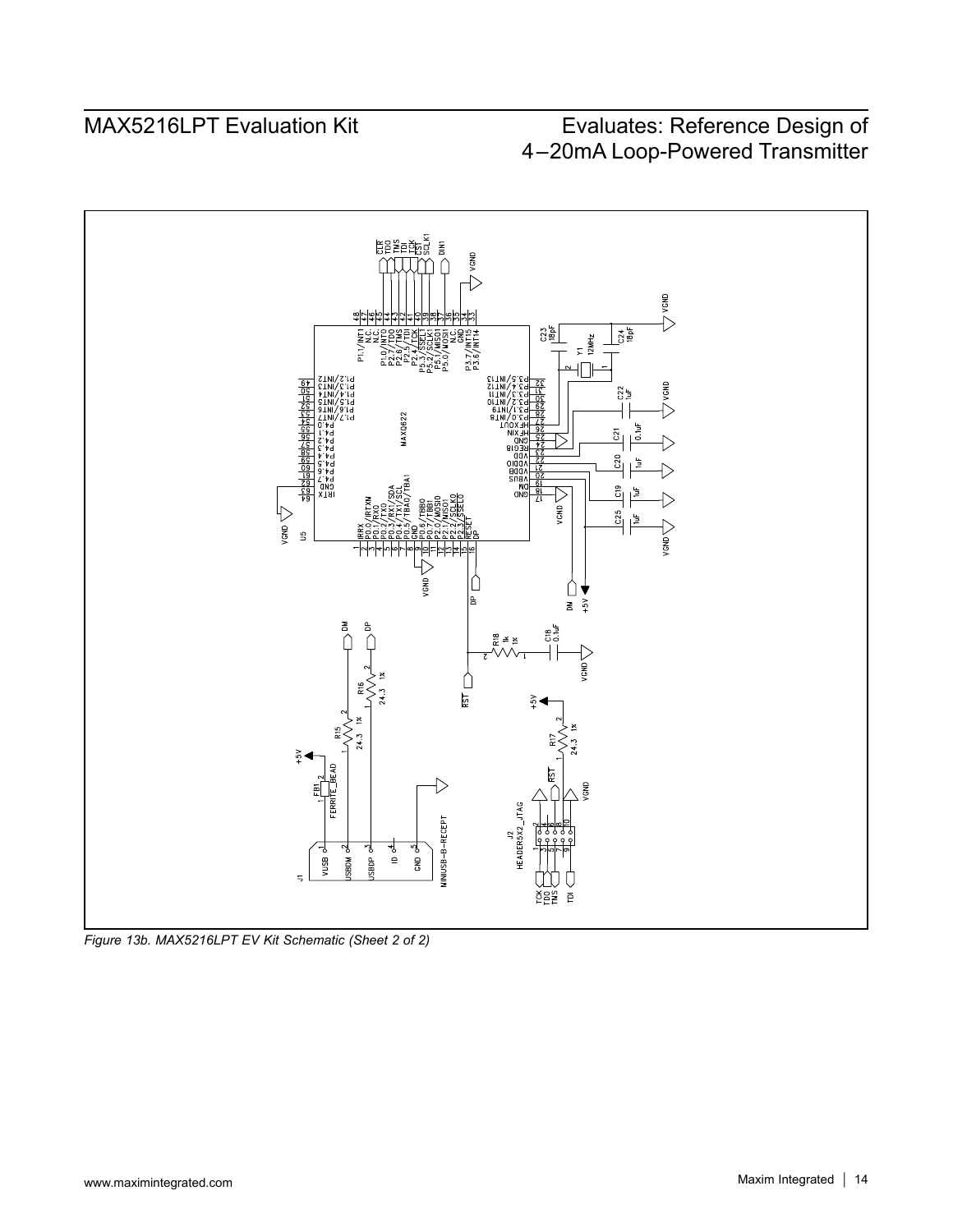

*Figure 14. MAX5216LPT EV Kit Component Placement Guide—Assembly Drawing Top*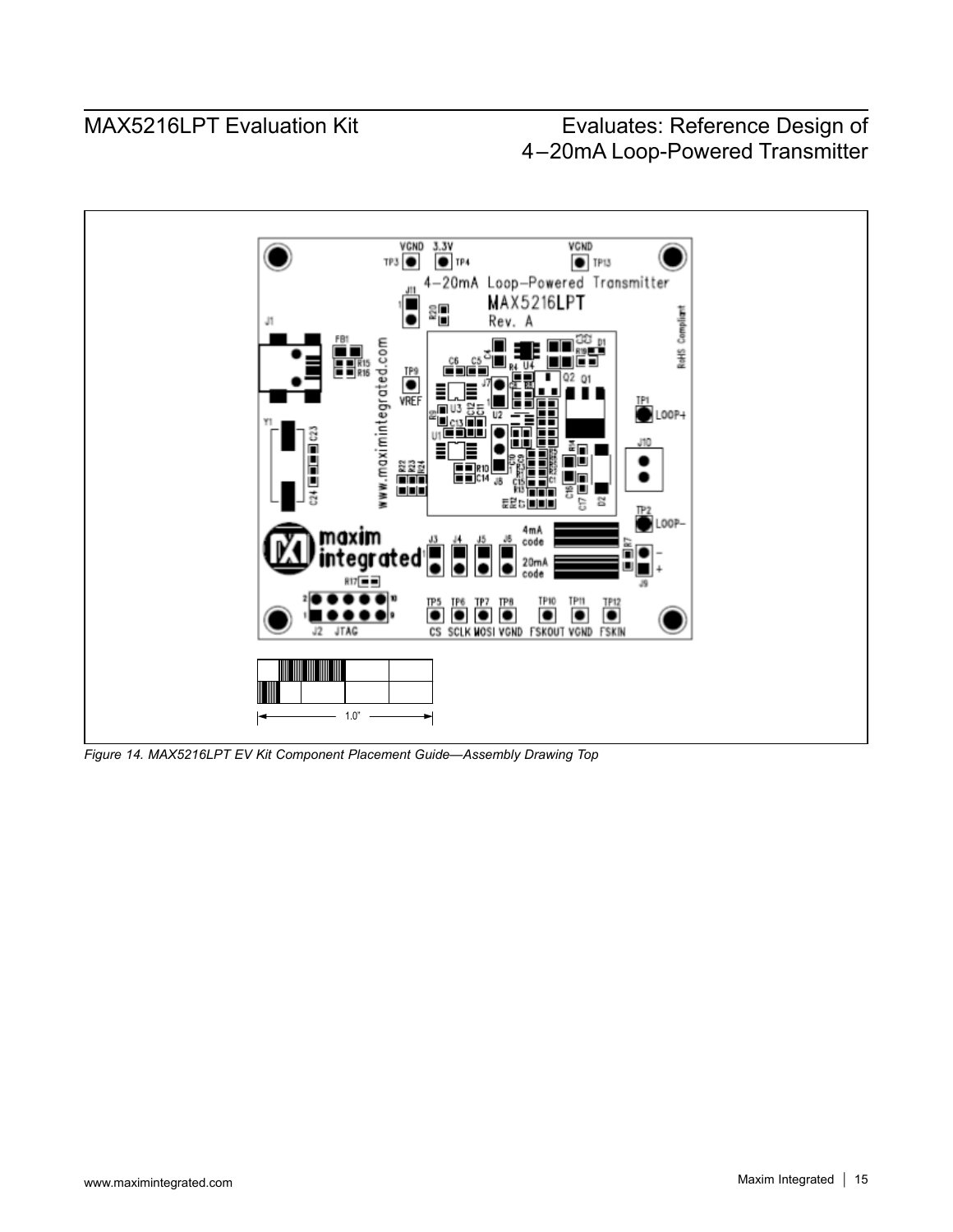

*Figure 15. MAX5216LPT EV Kit Component Placement Guide—Assembly Drawing Bottom*

*Contact the Support Center at <https://support.maximintegrated.com/designdesk/index.mvp> for full layout drawings and/or a Gerber file for the MAX5216LPTEVKIT board.*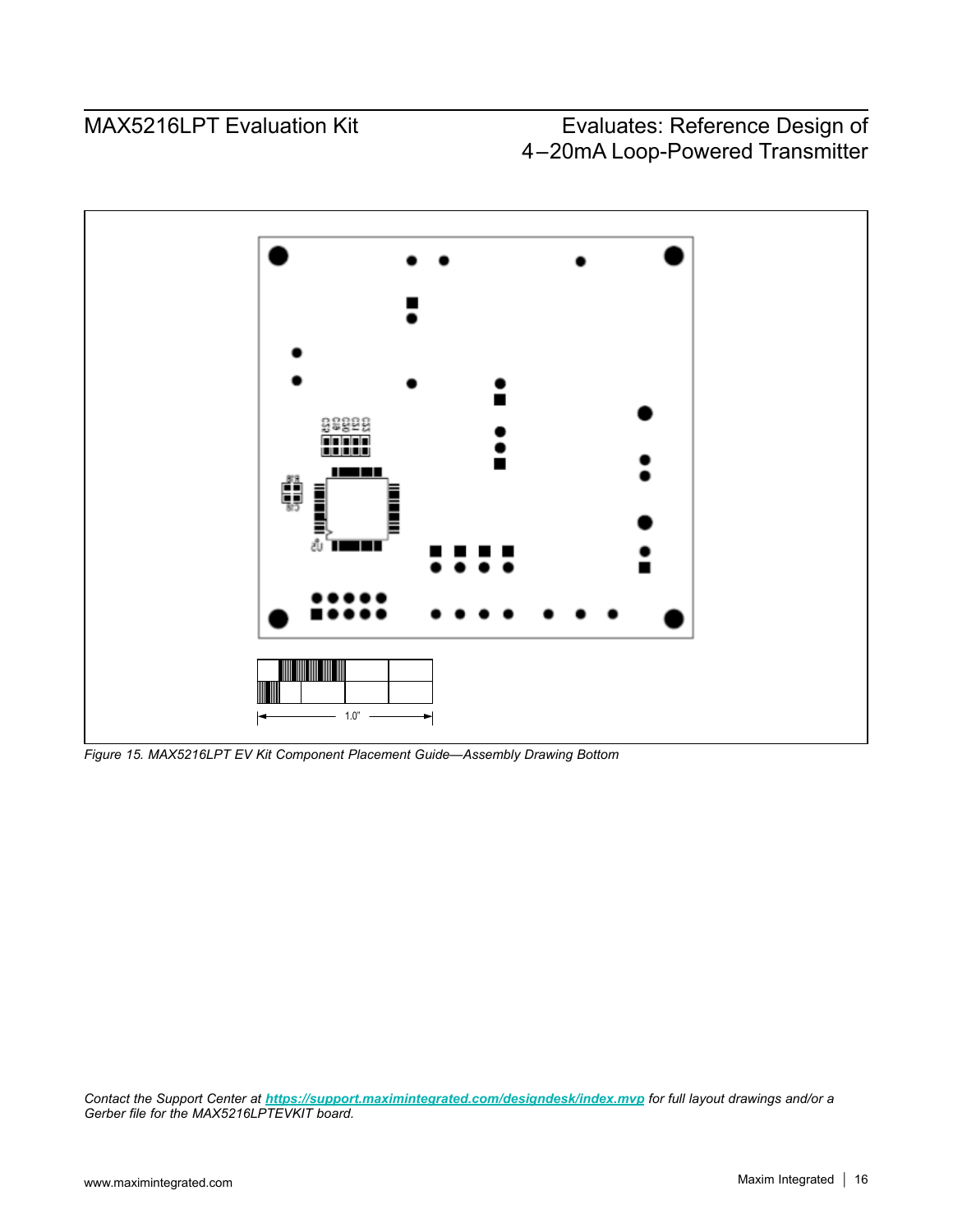## <span id="page-16-0"></span>**Ordering Information**

| <b>PART</b> | <b>TYPE</b> |
|-------------|-------------|
| MAX5216LPT# | Kit<br>FV.  |

#*Denotes RoHS compliant.*